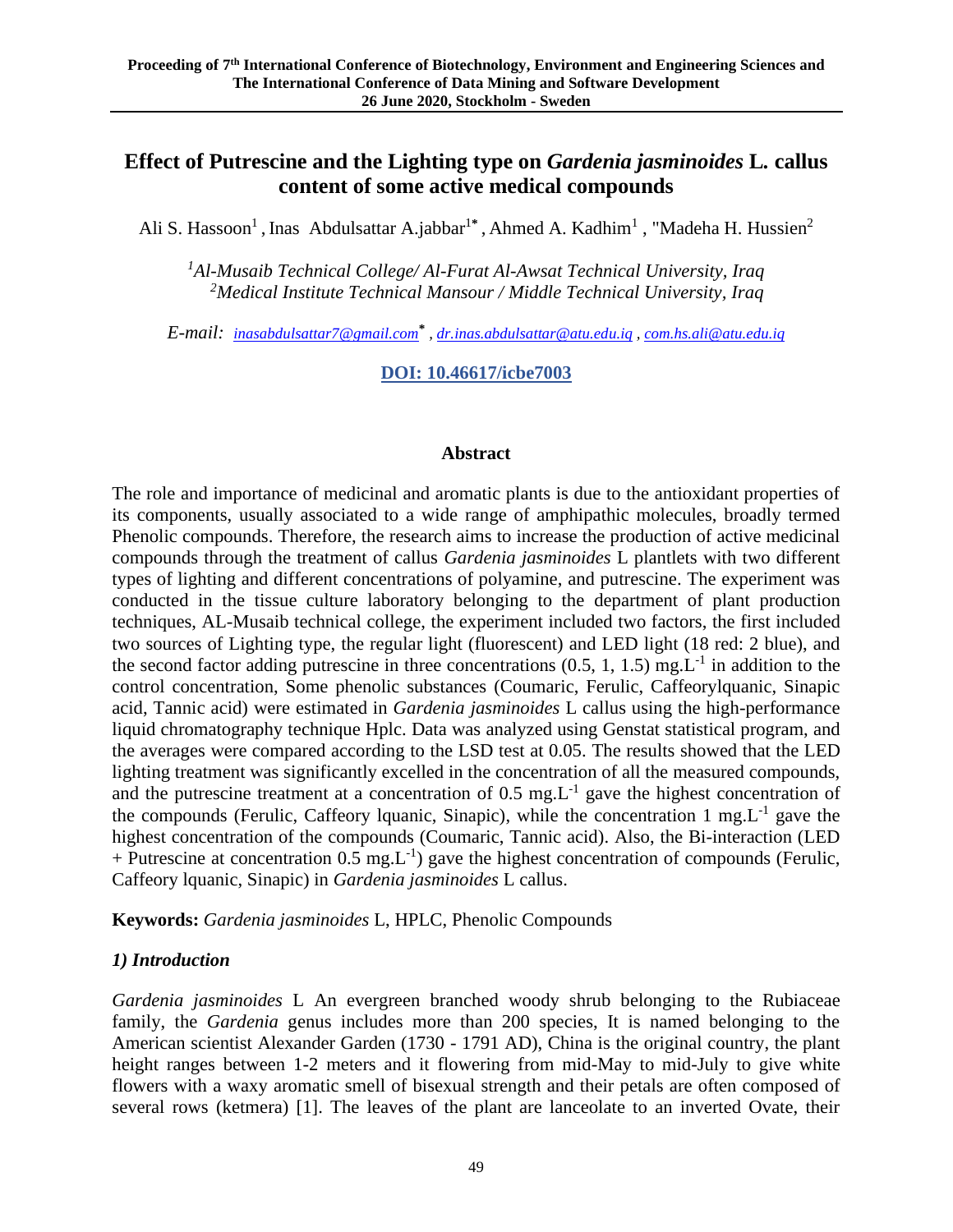length reaches about 10 cm, dark green, lustrous, prominent veins confronting in triple assemblages. It is considered one of the beautiful ornamental shrubs that decorate the home and public gardens, where its flowers are used to extract perfumes as well as use as cut flowers, and it is one of the most important ornamental plants spread abundantly in the world, the main method of reproduction is the cutting, Grafting on strong rootstock resistant to nematodes [2]; [3]. The method of tissue culture in vitro is preferred as it gives a high average of propagation through organogenesis [4]. Gardenia is a Heliophytes and Hygroscopic plant that grows in direct sunlight that is necessary in order to achieve the best flowering production [5]. The tissue culture techniques play an important role in the propagation of many plants, including trees and shrubs, which are difficult to multiply by the usual vegetative methods. Among these plants is the Gardenia. [6] was the first to use tissue culture technology to propagate Gardenia where it succeeded in rooting the recent growth resulting in culture tubes by 75%, To get rid of this low product to multiply this shrub in the traditional methods. The addition of industrial growth hormones to the nutritional media is considered one of the basic and important matters in order to stimulate the plant parts to grow, develop and root formation. Therefore, tissue culture does not succeed without the use of growth regulators [7]; [8]. The polyamines represented by putrescine (Put) are organic compounds of very low molecular weight that contain two or more active amine groups with multiple functions in physiological processes within the plant and are present in all parts and are among the secondary growth organizations that have been recently introduced in research and studies for their effective generation in Most plant development processes [9]; [10]. Putrescine and its plant formula C4H12N2.2H2O are a kind of polyamine and the primary source for the formation of other types (spermidine and spermine). It is also the least amines molecular weight, which gives it a rapid transition between cell components or plant members, where it was found that it plays an important role in cell division, flowering processes and morphological formation [11]. Numerous studies have indicated a multi-amine role in the formation of adventitious roots, where they play an important role in the stage of root development in many woody plants, including those found by [12]; [13], when multiplying different types of citrus origins *in vitro*. The growth of tissue cultures requires the regulation of many conditions such as light, heat, moisture, and carbon dioxide inside the growth rooms [14]. where little or excessive light impedes plant growth or leads to excessive growth, respectively, The quality of lighting also affects morphological characteristics such as stem length and leaf size [15]. In recent decades, Light Emitting Diode (LED) lamps have been used worldwide in agriculture as a new lighting source because of its advantages, the most important of which are small size, little drainage for electric energy, high efficiency and long operating hours (50 to 100,000 hours) with little heat production. These lamps are used in different colors, including white, red, blue, yellow, green, or a mixture thereof, and each colour has its own characteristic. where the function of the red LED light is to induce chlorophyll to manufacture food by photosynthesis, while blue light affects the morphology of the plant [16]. Through research, [17] found that using a mixture of red and blue LED lights (18 red - 4 blue) gave the highest number of branches and leaves in the tissue culture of Rosa *Kordesii*, compared to white fluorescent light.

#### *2) Materials and methods*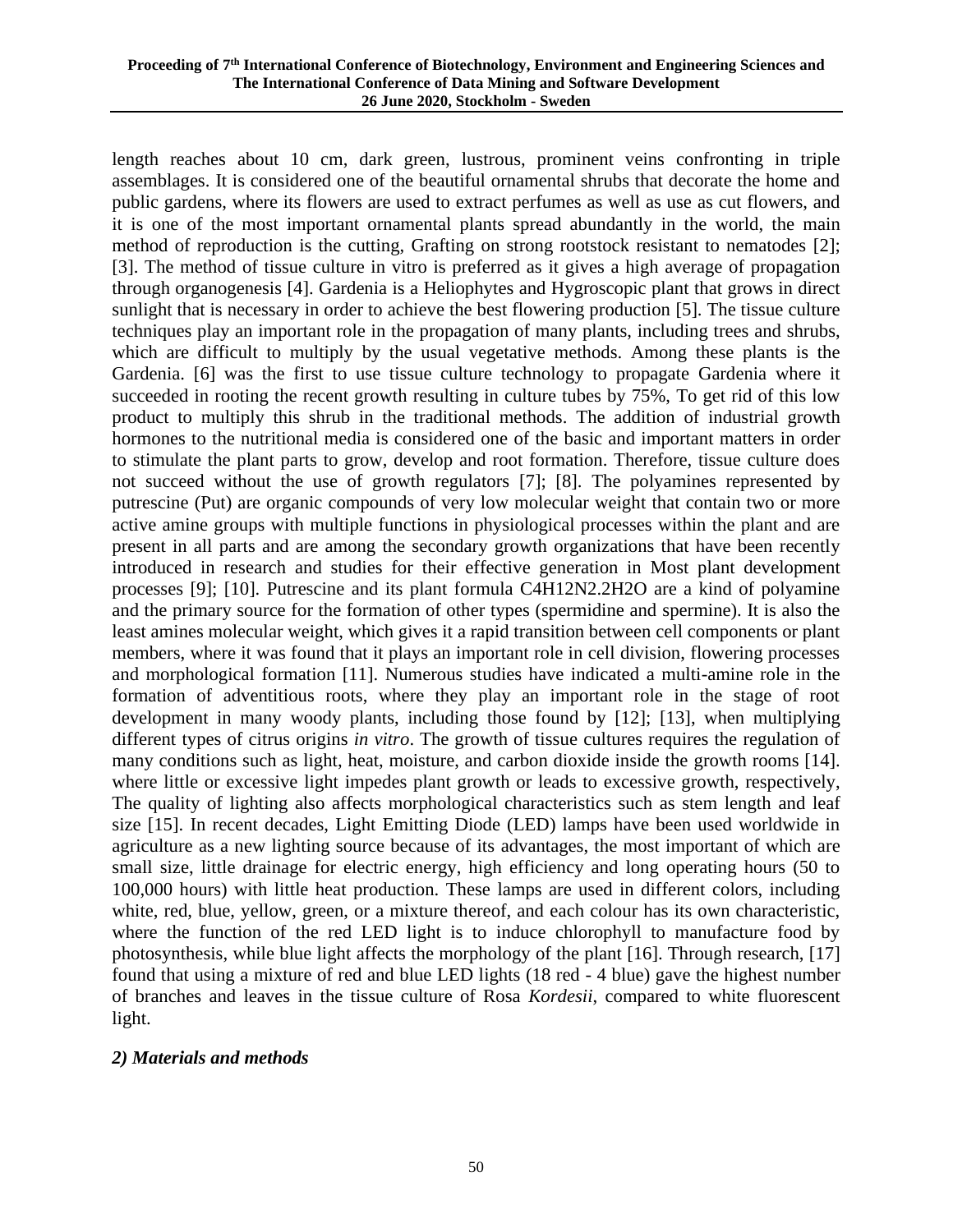The experiment was conducted in the tissue culture laboratory belonging to the department of plant production techniques, AL-Musaib technical college, to study the effect of different concentrations of putrescine and the Lighting type in the content of *Gardenia jasminoides* L. callus from some active medical compounds.

#### **Plants material**

Gardenia plants took Ellis cultivar from a good growing mother plant grown in a private nursery and it was taken into consideration that it is free from any insect or disease infection at the age of 3 - 4 years and it was approved as a source for taking the plant parts to be propagated tissue cultured in the laboratory after removing all the open leaves.

#### **Sterilizing the used working tools**

All tools used in tissue culture were sterilized for the current study from tweezers, scalpels, Petri dishes and filter paper after wrapping them with aluminum leaves and placed in the conductor for 20 minutes at a temperature of 121  $\degree$  pressure 1.04 kg/cm<sup>2</sup>. During the culture process, the tools were covered with ethanol with a concentration of 96%, and then exposed to direct fire flame during the culture process. As for the sterilization of hands and workbenches, it was by using ethyl alcohol with a concentration of 70% before and during the culture process. The laminar flow cabinet was also sterilized by spraying its internal walls and floors with ethanol at a concentration of 70% and wiped with blotting paper, and it was filled 30 minutes before its use [12].

## **Sterilizing plant materials (Explants)**

After separating the new growths from the mother's plants, they were washed with regular tap water and sterilized with 70% ethyl alcohol and liquid soap, where parts of the leaf blade that were taken from fully leaves were located directly after the apical meristem with a length of less than 1 cm and a width of 0.5 cm container on the middle vein. Then the parts are cleared by leaving them under tap water for 30 minutes. Then it is immersed in an antioxidant solution to get rid of tissue brown damage, Which consisted of ascorbic acid  $(150 \text{ mg} L^{-1})$  and citric acid  $(100 \text{ mg} L^{-1})$  for 30 minutes and then transferred to the pentomyl solution (fungicide) for 2-3 minutes, followed by rinsing the explants with distilled and sterile water for 3 Minutes. Surface sterilization was then performed for the selected explants parts after they were transferred to the laminar airflow cabinets in HgCl<sub>2</sub> solution at a concentration of 0.1% (w/v) for 5 minutes with adding two drops of Tween 20 diffuser with continuous shaking to remove the air bubbles formed on the final parts. In the end, it was washed with distilled and sterile water three times for 3 minutes each time in order to get rid of any harmful effects of sterilization and to preserve the vitality of the explants parts [18].

## **Prepare the MS nutritional medium**

MS was used as the basic medium in the current study. The medium was prepared in the laboratory from nutrient salts according to the recommended concentrations and for preparing one litre of medium dissolving 6 g (Agar-Agar) in 400 ml of distilled water at 1 degree. Boiling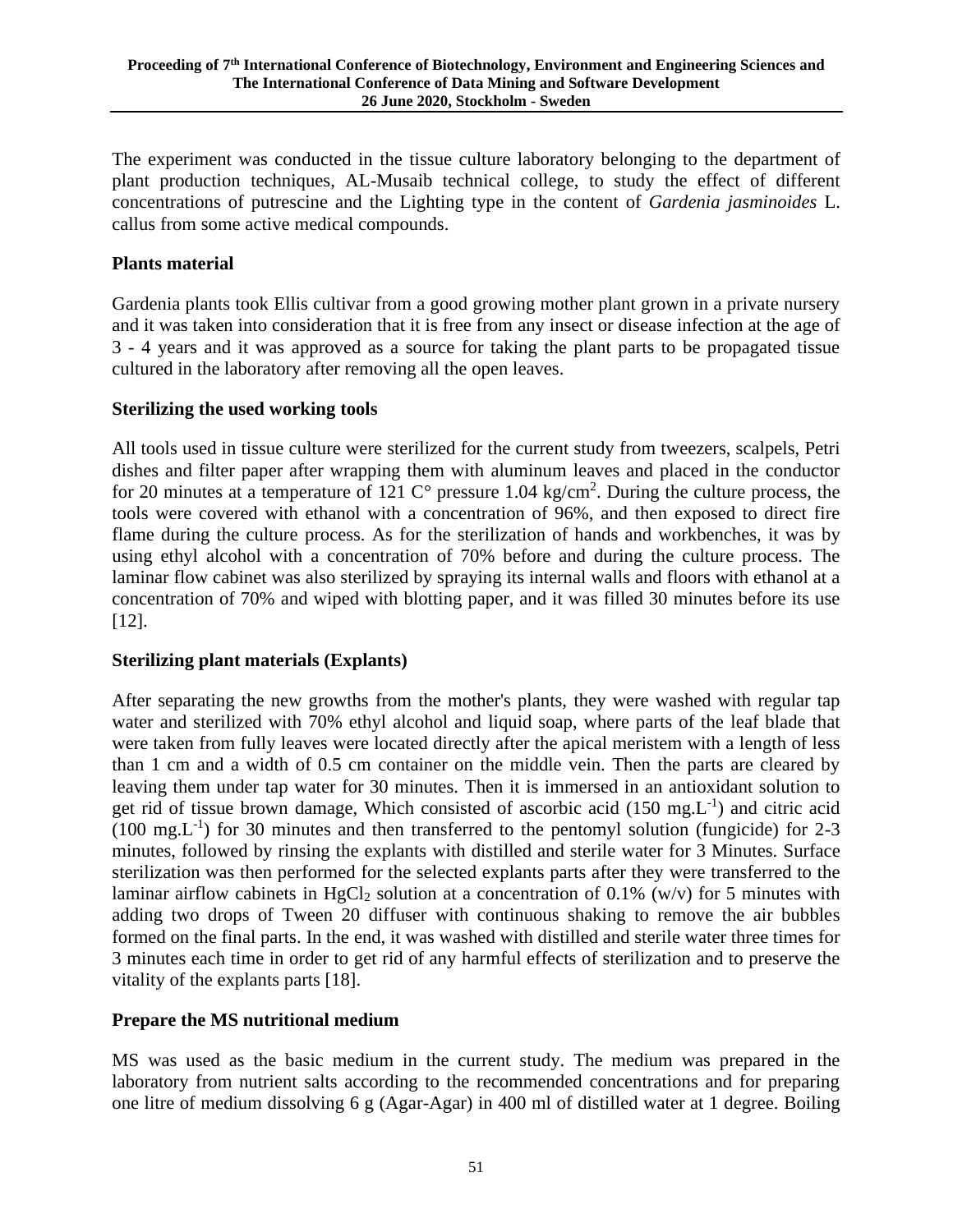and mixing the ingredients using a Magnetic stirrer on the hot plate with the addition of Macro and Micronutrients, vitamins, sucrose and Myoinositol after dissolving it with distilled water to the nutrient medium each according to the required concentration and then complete the volume to 1 L and distribute it in the 200 ml bakeries with the addition of the growth regulator according to the aim of the experiment conducted. Then the baker's nozzles were covered with heatresistant aluminum foil and sterilized at 121  $\degree$  C° and pressed 1.04 kg/cm<sup>3</sup> with an autoclave for 20 minutes, then the tubes were removed from the autoclave and left to cool at room temperature [19].

# **Prepare the explants**

After performing superficial sterilization of the explant, they were cut into smaller parts (the length of the nodes is about 1.2 - 1.5 cm), where they were transferred to pre-sterilized Petri dishes using pointed end tweezers with sharp surgical blades and thus ready for transplantation [4].

## **The stage of initiation and multiplication**

The first stage 4 weeks after the culture is considered initiation stage, where the leaf blade parts were culture after the sterilization process was completed in test tubes containing 10 ml of preprepared solid MS medium on the response of the leaf blade parts containing the middle vein to the callus initiation and its differentiation. The cultures were incubated in the growth room at a temperature of  $25 \pm 2$  C° and the light intensity 1000 lux with 16 hours of light followed by 8 hours of darkness. And then these explants were re-culture for an additional four weeks in the same medium of the initiation stage and under the same conditions and it was considered a multiplication stage [18].

## **Callus Cultures initiation**

When the callus volume reached the appropriate size, i.e., after 8 weeks of culture, it was transferred to a new culture medium after removing the callus mass from the tubes by sterile forceps and placed inside a sterile petri dish and the callus cut into small pieces, For the purpose of re-culture with the aim of studying the effect of the presence of putrescine in three concentrations  $(0.5, 1, 1.5)$  mg.L<sup>-1</sup> in addition to the control concentration in the culture medium under the influence of two sources of lighting type are the regular light (fluorescent) and LED light (18 red: 2 blue) in order to Determine the best combination to influence the type of active substance [17].

## **Analysis of Phenols**

The main compounds were separated on m FLC (Fast Liquid Chromatographic) on reversed phase 3 μm particle size, (50 x 2.0 mm I.D) C-18DB column, separation occurred on liquid chromatography Shimadzu 10AV-LC equipped with binary delivery pump model LC-10A Shimadzu, the eluted peaks were monitored by Shimadzu SPD 10A vp, the data were recorded on Shimpack C-R8A integrator (Shimadzu, koyota, Japan). The optimum separation condition as follow: Column: FLC (Fast Liquid Chromatographic ) column , 3 μm particle size, (50 x 2.0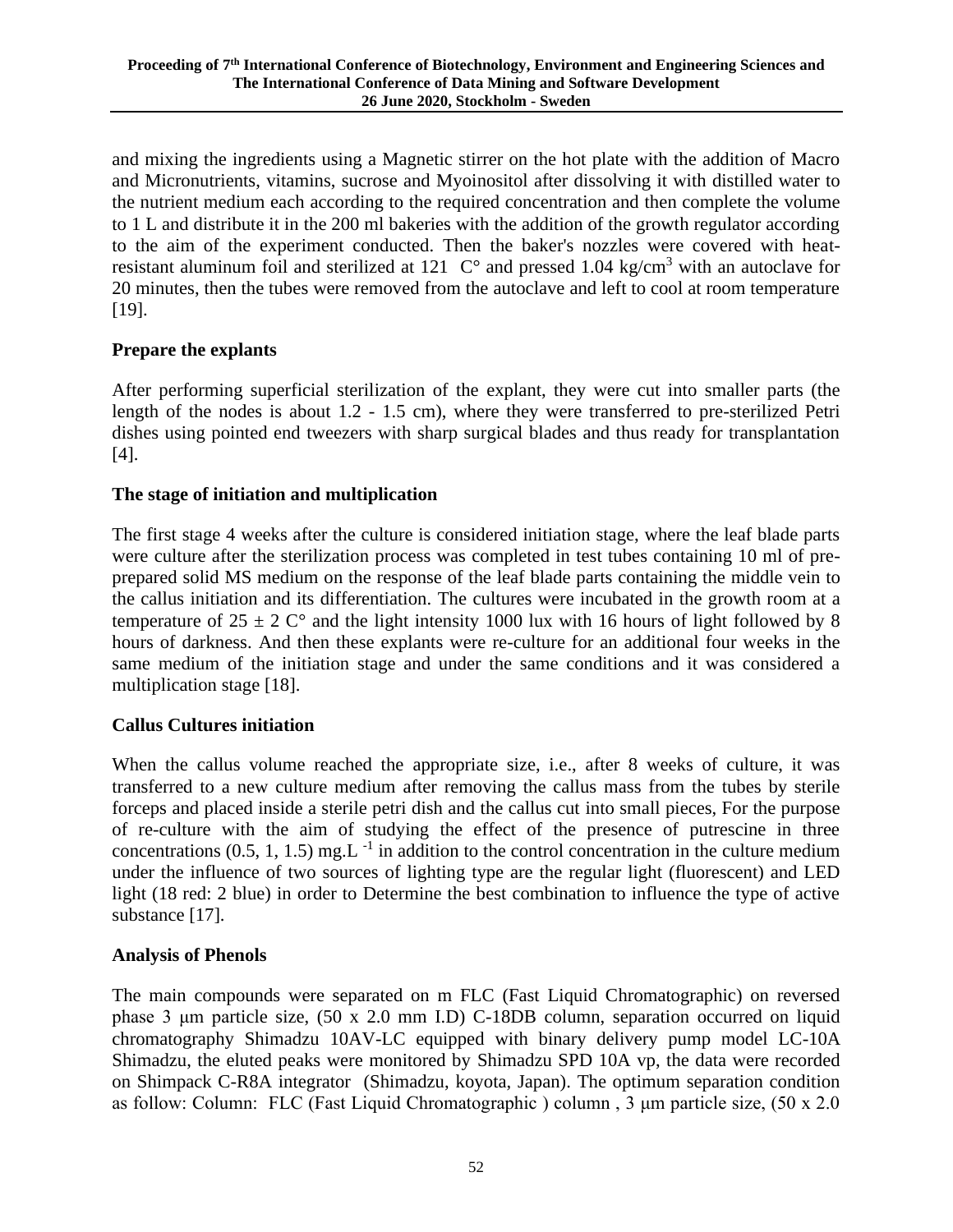mm I.D ) C-8DB column, Mobile phase were :acetonitrile : tetrahydrofuran (THF):,0.1 % acetic acid  $(6:3:1, V/V)$  detection : UV set at 254 nm, flow rate 1.2 ml.min-1. temp: 40 C [15].

The sequences of the eluted fatty acids standard were as follow (Table 1), each standard was 25ug.ml-1

| Tuble (1) Retention Thile and the area of have, actual |                 |                              |        |                         |  |  |  |
|--------------------------------------------------------|-----------------|------------------------------|--------|-------------------------|--|--|--|
| Seq                                                    | <b>Subjects</b> | <b>Retention time minute</b> | Area   | <b>Concentration</b>    |  |  |  |
| 1                                                      | Tannic acid     | 2.13                         | 123026 | $25 \text{ mg.} l^{-1}$ |  |  |  |
| 2                                                      | Coumaric        | 4.40                         | 130370 | $25$ mg. $l^{-1}$       |  |  |  |
| 3                                                      | Ferulic acid    | 5.50                         | 117958 | $25 \text{ mg.} l^{-1}$ |  |  |  |
| 4                                                      | Caffeoylquinic  | 6.70                         | 85243  | $25 \text{ mg.} l^{-1}$ |  |  |  |
| 5                                                      | Sinapic acid    | 7.35                         | 93515  | $25 \text{ mg.} l^{-1}$ |  |  |  |

**Table (1) Retention Time and the area of fatty acids**

Quantitative determinations of fatty acids were done by comparison the peak area of authentic standard with that of sample peaks under the same optimum separation condition, by using the following equation [20]:



## **Fig (1) Separation chromatogram of compounds under the optimum separation condition**

## **Experimental design and statistical analysis**

A factorial experiment using according to Completely Randomized Design (CRD) [21]. Data was analyzed using the GenStat statistical program, and the averages were compared according to the LSD test at 0.05. Ten replicates were used for each treatment, with one culture vial, for each frequency of multiplication and initiation experiments.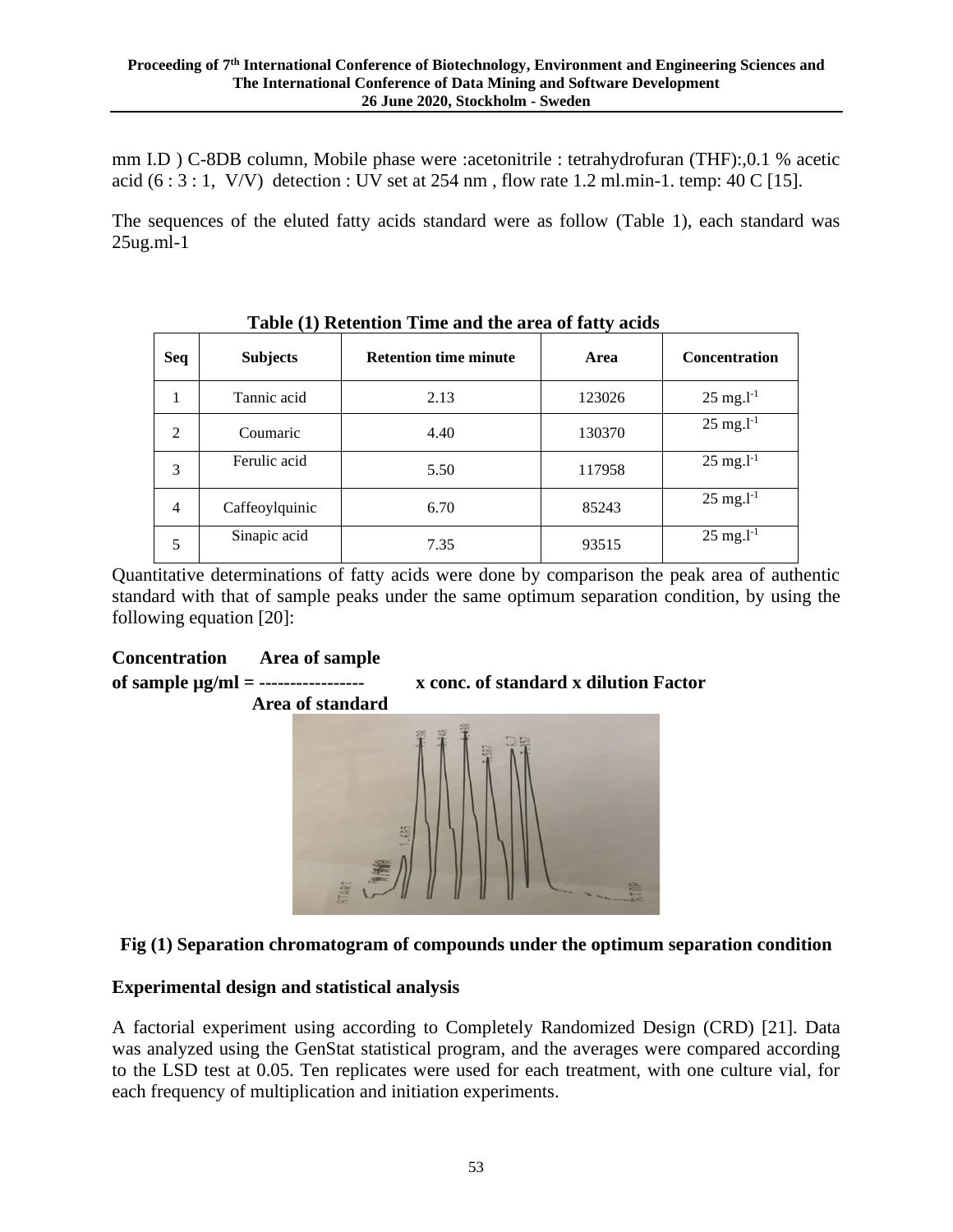#### *3) Results and discussion*

The results of the statistical analysis are presented in Table (2). They indicate a significant difference in the concentration of Coumaric acid in the Gardenia callus, where the LED Lighting treatment gave the highest average of 156.8 µg /mL while the florescent treatment gave the lowest average of 148.0 µg /mL.

| <b>Lighting Type</b>    | $\mathbf{0}$      | 0.5                       | 1                             | 1.5   | <b>Mean</b> |
|-------------------------|-------------------|---------------------------|-------------------------------|-------|-------------|
| Florescent              | 122.4             | 154.2                     | 163.4                         | 151.9 | 148.0       |
| <b>LED</b>              | 136.0             | 160.9                     | 176.9                         | 153.4 | 156.8       |
| Mean                    | 129.2             | 157.5                     | 170.2                         | 152.6 |             |
| L.S.D <sub>(0.05)</sub> | Lighting<br>16.01 | Putrescine<br>$N_{\rm s}$ | Lighting *Putrescine<br>32.01 |       |             |

## **Table (2) The effect of the Lighting type and putrescine on the** *Gardenia jasminoides* **L. callus content of Coumaric acid**

The treatment with putrescine significantly affected the concentration of Coumaric acid in *Gardenia jasminoides* L. callus, where it gave the treatment at a concentration of 1 mg/L, the highest average of 170.2  $\mu$ g /mL, while the control treatment gave the lowest average of 129.2 µg /mL. The results indicate that there was a significant bi-interaction between the study factors in Coumaric acid concentration in *Gardenia jasminoides* L. callus where the interaction (LED + Putrescine with a concentration 1 mg/L) gave the highest mean average of 176.9  $\mu$ g /mL while the combination (Florescent + 0) gave the lowest average of 122.4  $\mu$ g/mL.

The results of the statistical analysis in Table (3) indicate a significant difference in the concentration of Ferulic acid in the *Gardenia jasminoides* L. callus, where the LED lighting treatment gave the highest average of 116.2 µg /mL, while the Florescent treatment gave the lowest average of 109.4 µg /mL. The treatment with Putrescine significantly affected the concentration of Ferulic acid in *Gardenia jasminoides* L. callus, where it gave the treatment at a concentration of 0.5 mg/L, the highest average of 120.9 µg /mL, while the control treatment gave the lowest average of 97.8  $\mu$ g /mL. The results indicate that there was a significant bi-interaction between the study factors in the Ferulic acid concentration in the *Gardenia jasminoides* L. callus, where the interaction (LED + Putrescine at a concentration of 0.5 mg/L) gave the highest average of 126.0  $\mu$ g/mL while the combination (Florescent + 0) gave the lowest average of 94.9  $\mu$ g/mL.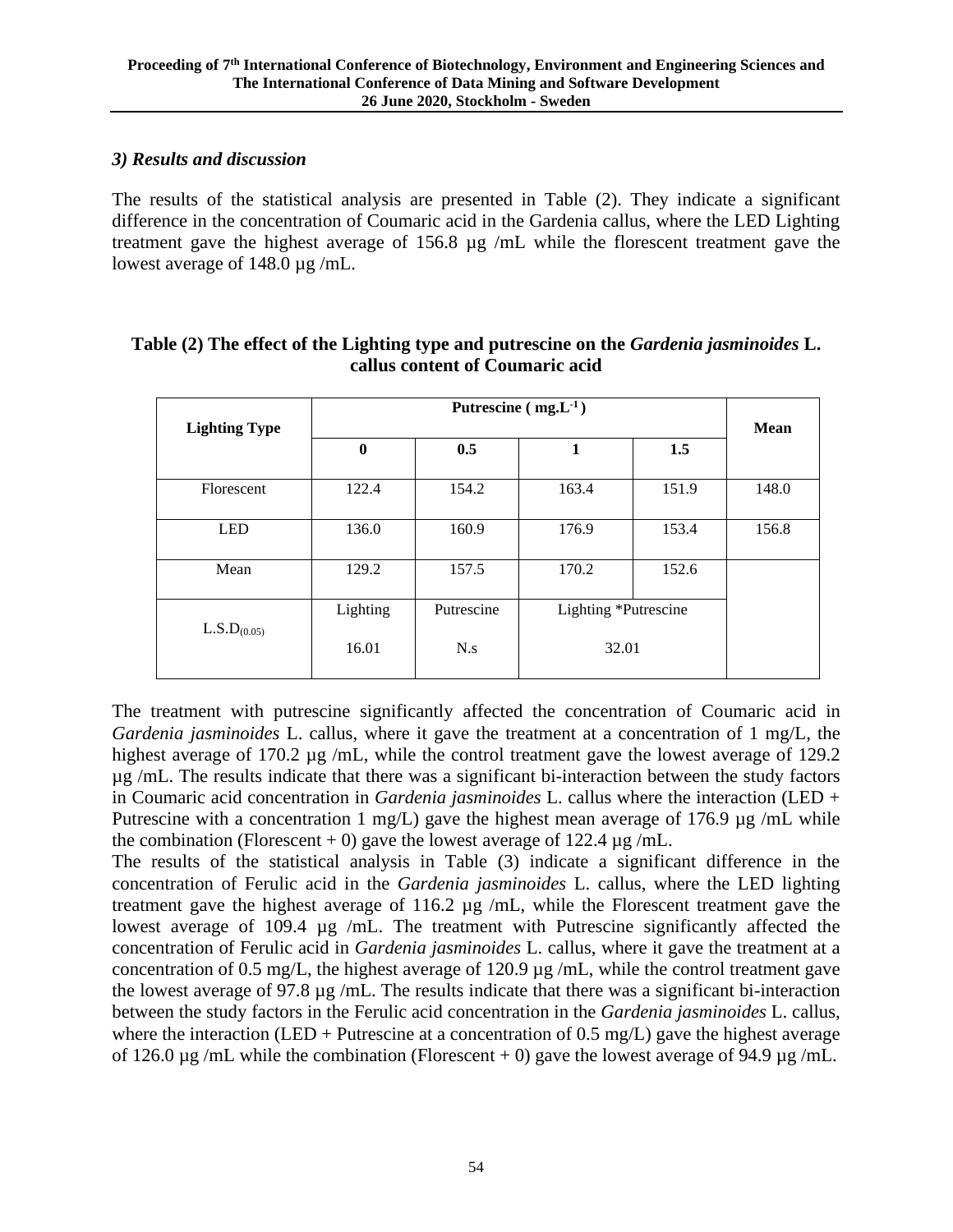#### **Table (3) The effect of the Lighting type and putrescine on the** *Gardenia jasminoides* **L. callus content of Ferulic acid**

| canus content of Fefune acid |                                     |       |                      |       |             |  |  |
|------------------------------|-------------------------------------|-------|----------------------|-------|-------------|--|--|
|                              |                                     |       |                      |       |             |  |  |
| <b>Lighting Type</b>         |                                     |       |                      |       | <b>Mean</b> |  |  |
|                              | $\bf{0}$                            | 0.5   | 1                    | 1.5   |             |  |  |
| Florescent                   | 94.9                                | 115.7 | 117.5                | 109.4 | 109.4       |  |  |
| <b>LED</b>                   | 100.7                               | 126.0 | 123.8                | 114.5 | 116.2       |  |  |
| Mean                         | 97.8                                | 120.9 | 120.7                | 111.9 |             |  |  |
|                              | Lighting<br>L.S.D <sub>(0.05)</sub> |       | Lighting *Putrescine |       |             |  |  |
|                              | 116.2                               | 20.17 | 28.52                |       |             |  |  |

The results of the statistical analysis in Table (4) indicate the presence of significant differences in the concentration of Caffeoylquinic acid in *Gardenia jasminoides* L. callus, where the LED lighting treatment gave the highest average of 291.4 µg/mL while the Florescent treatment gave the lowest average of 276.3 µg/mL.

**Table (4) The effect of the Lighting type and putrescine on the** *Gardenia jasminoides* **L. callus content of Caffeoylquinic acid**

| <b>Lighting Type</b>    |                  |            |                      |       | <b>Mean</b> |
|-------------------------|------------------|------------|----------------------|-------|-------------|
|                         | $\boldsymbol{0}$ | 0.5        |                      | 1.5   |             |
| Florescent              | 263.5            | 287.6      | 276.4                | 277.7 | 276.3       |
|                         |                  |            |                      |       |             |
| <b>LED</b>              | 272.1            | 307.7      | 296.0                | 290.1 | 291.4       |
|                         |                  |            |                      |       |             |
| Mean                    | 267.8            | 297.6      | 286.2                | 283.9 |             |
| L.S.D <sub>(0.05)</sub> | Lighting         | Putrescine | Lighting *Putrescine |       |             |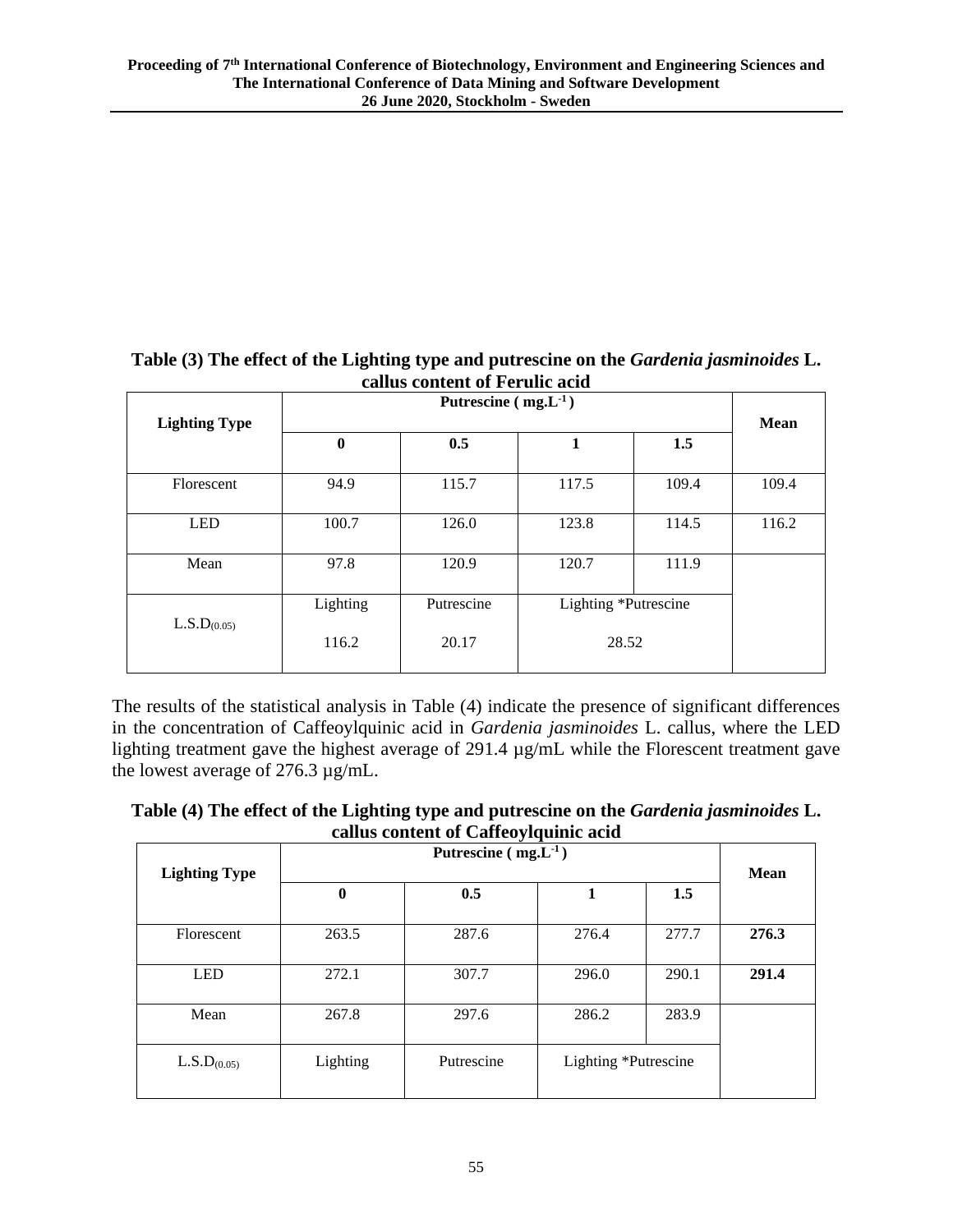| 24.06 | 34.03 | 48.13 |  |
|-------|-------|-------|--|
|       |       |       |  |

The treatment with Putrescine significantly affected the concentration of Caffeoylquinic acid in *Gardenia jasminoides* L. callus, where the Putrescine treatment at a concentration of 0.5 mg/L was given at the highest average of 297.6  $\mu$ g/mL, while the control treatment gave the lowest average of 263.5 µg/mL The results indicate that there was a significant bi-interaction between the study factors in the concentration of Caffeoylquinic acid in the *Gardenia jasminoides* L. callus, where the interaction (LED + Putrescine at a concentration of 0.5 mg/L) gave the highest average of 307.7  $\mu$ g/mL while the combination (Florescent + 0) gave the lowest average of 263.5 µg/mL.

The results of the statistical analysis in Table (5) indicate a significant difference in the concentration of Sinapic acid in *Gardenia jasminoides* L. callus, where the LED lighting treatment gave the highest average of 262.8 µg/mL, while the Florescent treatment gave the lowest average of 257.7 µg/mL. The Putrescine treatment significantly affected in the concentration of Sinapic acid in *Gardenia jasminoides* L. callus, where the treatment at a concentration of 0.5 mg/L was given at the highest average of 274.5  $\mu$ g/mL, while the control treatment gave the lowest average of 236.8 µg /mL. The results indicate that there was a significant bi-interaction between the study factors in the concentration of Sinapic acid in the *Gardenia jasminoides* L. callus, where the interaction (LED + Putrescine at a concentration of 0.5 mg/L) gave the highest average of 285.7  $\mu$ g/mL while the combination (Florescent + 0) gave the lowest average of 232.9 µg /mL.

|                         | Putrescine $(mg.L^{-1})$ |            |                      |       |             |
|-------------------------|--------------------------|------------|----------------------|-------|-------------|
| <b>Lighting Type</b>    | $\mathbf{0}$             | 0.5        | 1                    | 1.5   | <b>Mean</b> |
| Florescent              | 240.7                    | 263.3      | 264.5                | 262.2 | 257.7       |
| <b>LED</b>              | 232.9                    | 285.7      | 266.3                | 266.5 | 262.8       |
| Mean                    | 236.8                    | 274.5      | 265.4                | 264.3 |             |
| L.S.D <sub>(0.05)</sub> | Lighting                 | Putrescine | Lighting *Putrescine |       |             |
|                         | 26.43                    | 37.38      | 52.86                |       |             |

**Table (5) The effect of the Lighting type and putrescine on the** *Gardenia jasminoides* **L. callus content of Sinapic acid**

The results of the statistical analysis in Table (6) indicate the presence of significant differences in the concentration of Tannic acid in *Gardenia jasminoides* L. callus, where the LED lighting treatment gave the highest average of 87.9 µg /mL, while the Florescent treatment gave the lowest average of 80.8 µg /mL.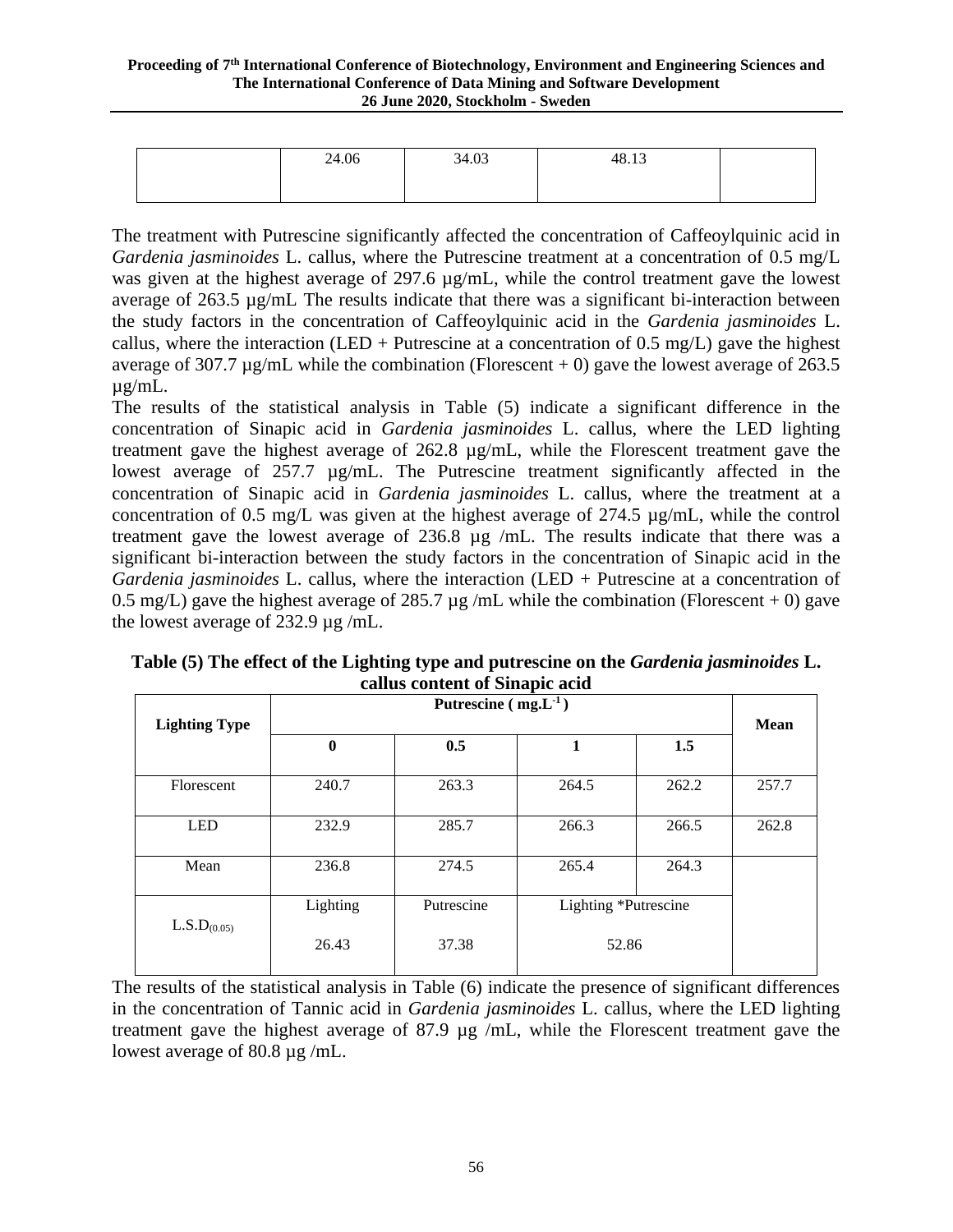|                      | Putrescine $(mg.L1)$ |            |                      |      |             |
|----------------------|----------------------|------------|----------------------|------|-------------|
| <b>Lighting Type</b> | $\bf{0}$             | 0.5        | 1                    | 1.5  | <b>Mean</b> |
| Florescent           | 75.5                 | 81.4       | 83.7                 | 82.4 | 80.8        |
| <b>LED</b>           | 80.8                 | 83.7       | 94.6                 | 92.7 | 87.9        |
| Mean                 | 78.2                 | 82.6       | 89.1                 | 87.6 |             |
| L.S.D(0.05)          | Lighting             | Putrescine | Lighting *Putrescine |      |             |
|                      | 6.72                 | 9.51       | 13.45                |      |             |

**Table (6) The effect of the Lighting type and putrescine on the** *Gardenia jasminoides* **L. callus content of Tannic acid**

The treatment with Putrescine significantly affected the concentration of Tannic acid in *Gardenia jasminoides* L. callus, where the treatment was given at a concentration of 1 mg /L at the highest average of 89.1µg / mL, while the control treatment gave the lowest average of 78.2 µg /mL. The results indicate that there was a significant bi-interaction between the study factors in the concentration of Tannic acid in the *Gardenia jasminoides* L. callus, where the interaction (LED + Putrescine at a concentration of 1 mg/L) gave the highest average of 94.6  $\mu$ g/mL, while the combination (Florescent + 0) gave the lowest average of 75.5  $\mu$ g/mL.

The results showed that there was a significant overlap between the study factors in the concentration of Sinapic acid in *Gardenia jasminoides* L. Callus. The interference (LED + Putrescine at a concentration of 1) gave the highest mean of 94.6  $\mu$ g.ml<sup>-1</sup> while (Florescent + 0) gave the lowest mean of 75.5  $\mu$ g.ml<sup>-1</sup>.

Of the results achieved, the increase in the concentration of phenolic compounds in *Gardenia jasminoides* L. Callus can be attributed to the effect of the type of lighting used on LED lighting. The amount of light intensity resulting from it is higher than the normal light, turning 20% of the electric energy into light. It was found the does not consume energy emitted in heat and does not cause damage to the part outside the in vivo compared to the other type of fluorescence, which converts about 4% while the rest is dispersed as a heat, so the amount of light received by the part is projected on the food medium by taking the needs of light ideally It absorbs the maximum limits of the actual needs and therefore this is reflected on the nature of its growth [22], [23] also explained the effect of light source on plants outside the organism to its involvement in the process of metabolism and form morphology, which is reflected in the formation of vegetative parts. Also pointed out that light is an environmental factor that has a significant influence on the physiological responses of plants. It increases the ability to absorb growth regulators, especially cytokines, by the vegetative parts of plants. It also reduces the side effects that produce high levels of Oxytin and cytokines added to the dietary medium.

In addition, also [24] pointed out that is light has a direct effect on nutrient accumulation, which is positively reflected in increased vegetative growth as well as its role in increasing cell productivity of secondary compounds [25]. The results of the present study were consistent with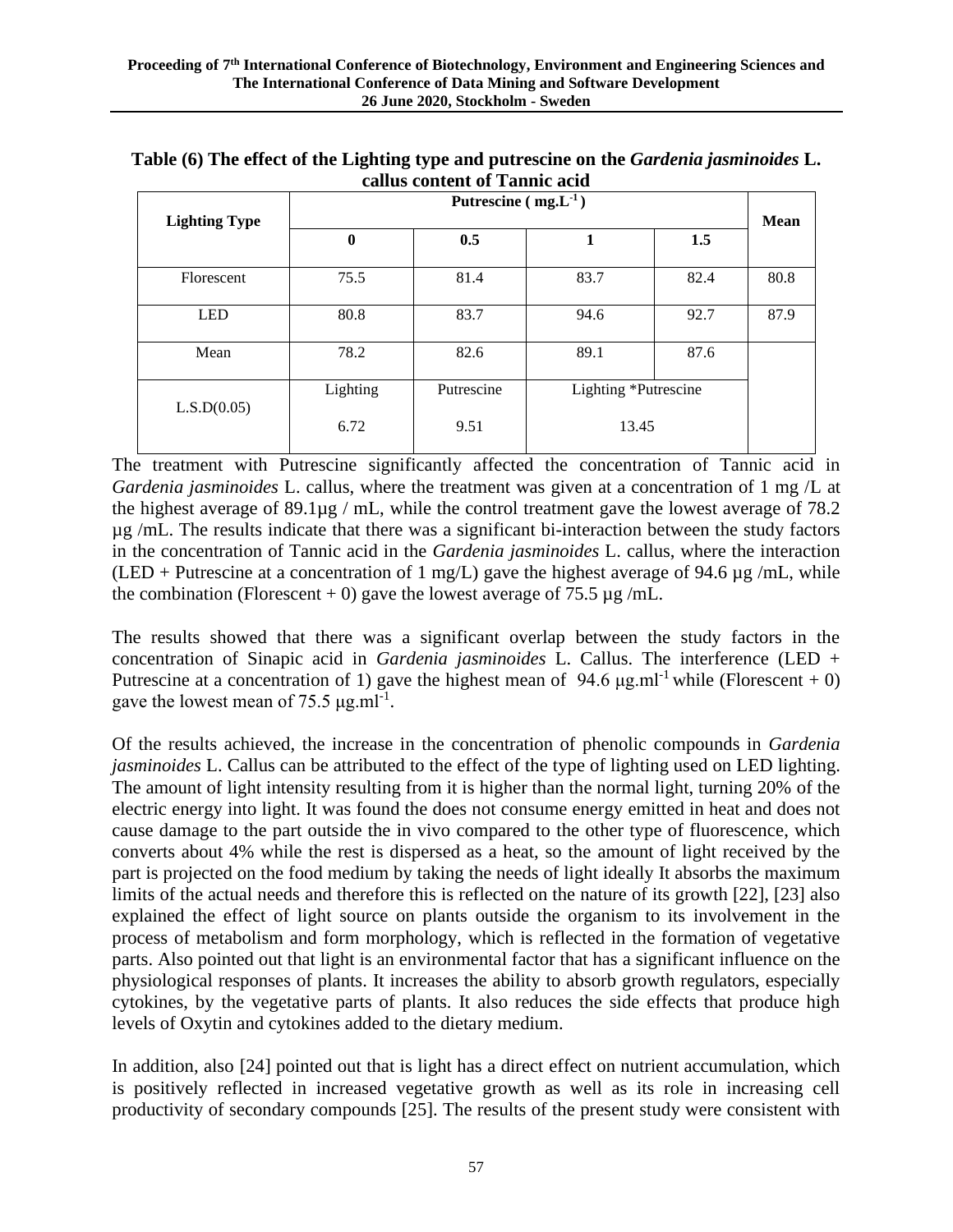those found by [26], which obtained the best growth in the development of the plant parts of the *Alternanthera sessilis* plant in a laboratory that used 16-hour LED lighting in red and blue of the solar spectrum.

The significant increase in the multivariate amino-bioterase effect may be due to its role in activating enzymatic antioxidants and increasing non-enzymatic antioxidant rates. It also plays a direct role in increasing the levels of nucleic acids and mineral nutrients. This increases the concentration of phenolic substances [10],[27] have shown that bioterinsin plays an important role in cellular stimulation to increase the concentration of secondary compounds, including phenolic compounds. It also protects the plasma membrane by preventing the formation of free oxygen radicals, which cause severe damage to cellular membranes, nucleic acids and proteins inside Plant cells.

#### **4) Conclusions**

From the results obtained, we can conclude that the treatment with LED light and the adding of Putrescine led to a clear increase in the concentration of phenolic compounds measured in the *Gardenia jasminoides* L. callus according to the conditions of the experiment. We recommend conducting further studies on other plants containing active substances and increasing the concentration of phenolic compounds under different conditions.

## *5) References*

- [1] Kobayashi, K. D. and Kaufma, A. J. 2006. Common Gardenia . College of tropical agriculture and human resources. University of Hawaii at Manoa, Cooperative Extension Service, Ornamentals and Flowers.  $32: 1 - 7$ .
- [2] Sultan, S. M.; T. M. Chalabi and Mohammed D.1992. Ornamental plants, Dar Al Kuttab Printing Press, Mosul University. The Republic of Iraq. 464 pages.
- [3] Albtil, N. 2003. External ornamental plants. Publications of the University of Damascus. Syrian Arab Republic. 362 pages.
- [4] Jarar, A. and Rola B. 2011. The effect of some growth hormones on the multiplication of *Gardenia jasminoides* (ellis cultivar) and its rooting *in vitro*. Damascus University Journal for Agricultural Sciences. 27 (1): 129 - 142.
- [5] Kent, D. K. and Andrew, J. K. 2006. Common gardenia. Cooperative Extension Service, Collage of Tropical Agriculture and Human Resources. University of Hawaii and Manoa. Ornamental and Flowers Fact Sheet. O. F. (32).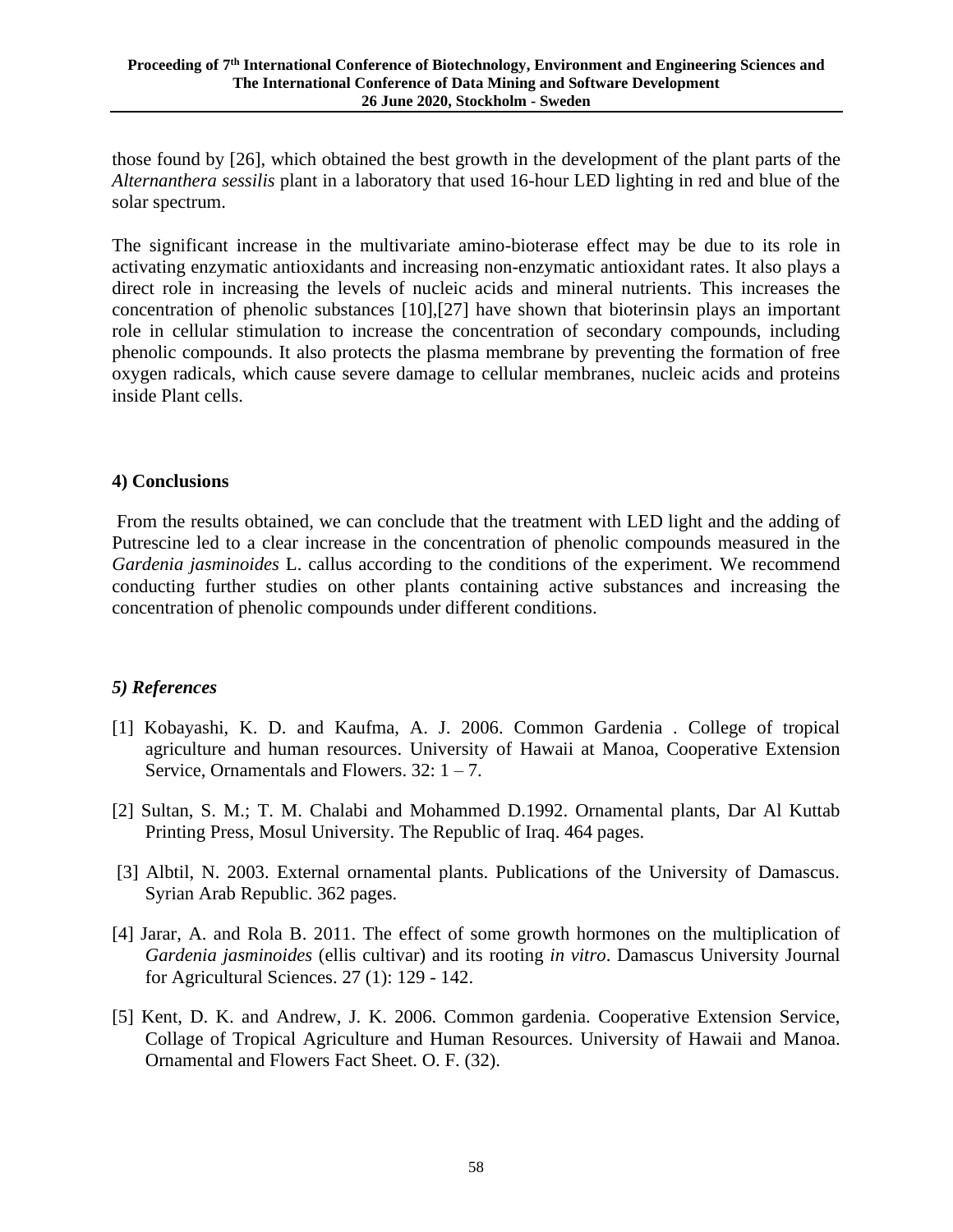- [6] Dumanois, C.; B. Godin,; J. Lebofuf and Bigo, C. 1984. Multiplication vegetative *in vitro* de *Gardenia jasminoides* ellis. P.H.M. Revue Horticolen., 249: 19 – 30.
- [7] Fahmy, F. J. 2003. Plant tissue culture. Scientific Books House for Publishing and Distribution. Faculty of Agriculture, Assiut University. Arab Republic of Egypt.
- [8] Rifai, A.T. & Samir A. 2007. Tissue culture and plant propagation. Egyptian Library for Printing and Publishing. Arab Republic of Egypt.
- [9] Martin-Tanguy, J. 2001. Metabolism and function of polyamines in plants: recent development (new approaches). Journal of Plant Growth Regulation, 34(1): 135 – 148.
- [10] Ahmed, S. M. 2017. The effect of polyamines on growth, yield and quality of the antioxidant defense system for wheat plants grown under conditions of stress of heavy elements. PhD thesis, Faculty of Agriculture, Fayoum University. Arab Republic of Egypt.
- [11] Taher, Maryam R. 2018. The response of the Rankenl plant to spraying with polyamines and salicylic acid before and after the harvest. Master Thesis, College of Agriculture - Diyala University. The Republic of Iraq.
- [12] Amari, I. W. 2015. Effect of the type and components of the medium and the vegetative part of the native citrus cultivar Volcamariana and the exotica Cleopatra. Master Thesis. Faculty of Agriculture, University of Baghdad. The Republic of Iraq.16p.
- [13] Khazali, S. R. and Hamad M. S. 2016. The effect of Auxin and polyamine on the rooting of branches of the origin of citrus fulgamaryana *in vitro*. Iraqi Journal of Agricultural Sciences. 737-732: (3) 47.
- [14] Shin, K. S.; H. N. Murthy,; J. W. Heo,; E. J. Hahn and Paek, K.Y. 2008. The effect of light quality on the growth and development of *in vitro* cultured Doritaenopsis plants. Acta Physiol. Plant., 30:339–343.
- [15] Yen, H. C.; S. Y. Liou and Hsieh, Y. C. 2011.Tissue culture of *Anaoectochilus formonasus* Hayata by combining fluorescent lamp R-LEDs as light source. Conference on Industrial Electronics and Applications., 312 – 315.
- [16] Gupta, S. D. and Jatothu, B. 2013. Fundamentals and applications of light-emitting diodes (LEDs) *in vitro* plant growth and morphogenesis. Plant Biotechnology Rep., 7:211– 220.
- [17] Azmi, N. S.; R. Ahmad and Rusli I. 2014. Effects of Red and Blue (RB) LED on the *in vitro* Growth of Rosa *kordesii* Multiplication Phase. International Conference on Agriculture and Biotechnology. 57: 86 – 99.
- [18] Noah, K. M. 2009. Growing Gardenia bushes. Master Thesis. Faculty of Agriculture and Forestry, University of Mosul. The Republic of Iraq.138p.